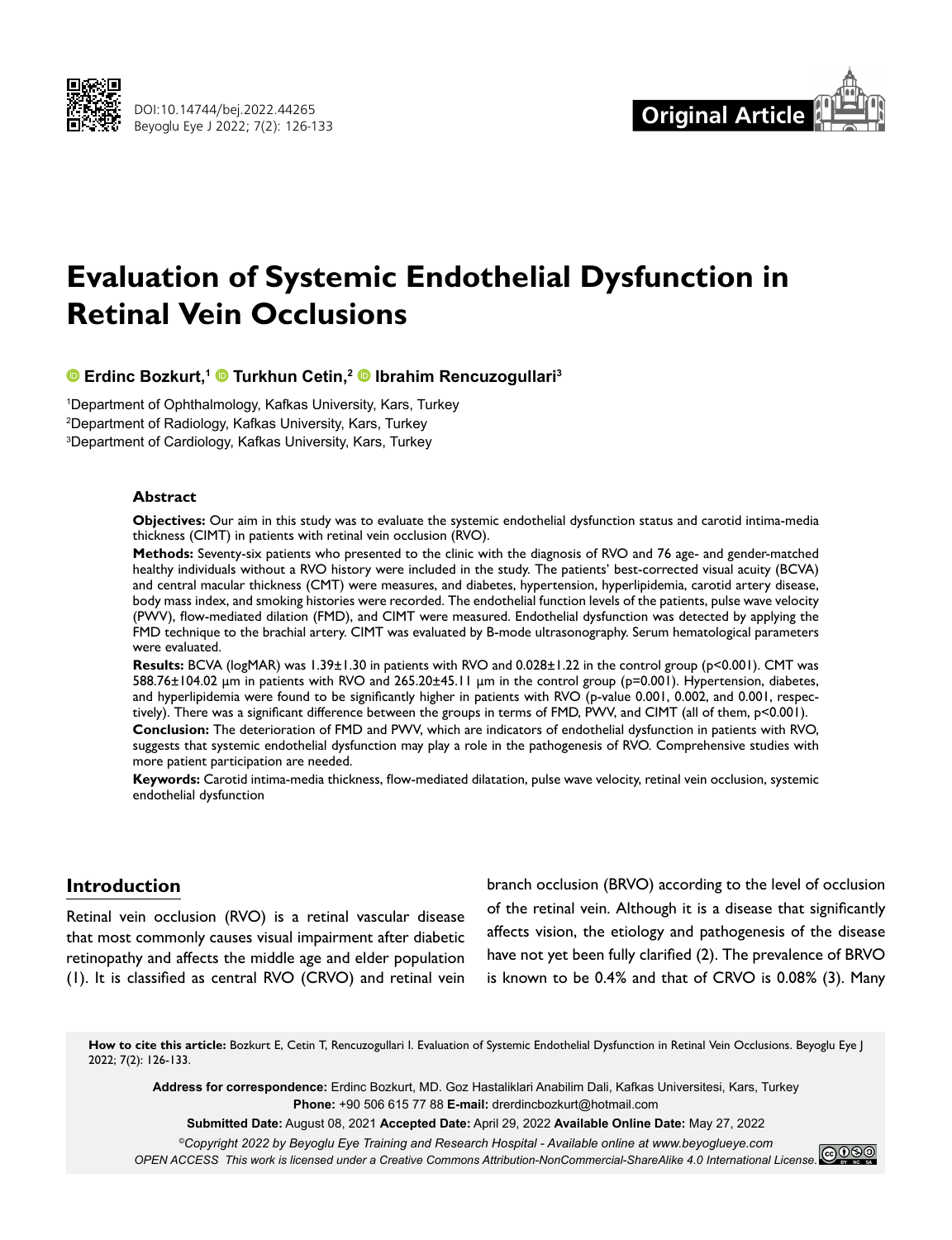risk factors have been identified for the development of RVO, such as age, systemic hypertension, atherosclerosis, diabetes mellitus, hyperlipidemia, smoking, cardiovascular disease, increased body mass index (BMI) (>24 kg/m2 ), hyperviscosity, and coagulation factors (4,5).

Endothelial dysfunction is characterized by a decrease in endothelium-dependent vasodilation due to the reduced production of endothelial-associated nitric oxide (NO). Endothelial dysfunction is the first step of atherogenesis before atherosclerotic changes develop in vascular structures (6). On the other hand, in endothelial dysfunction, the balance between vasodilation and vasoconstriction is impaired, creating a pro-inflammatory, proliferative, and procoagulant environment. It is known to be associated with age, systemic hypertension, atherosclerosis, diabetes mellitus, hyperlipidemia, smoking, coronary artery disease (CAD), and obesity, which are also risk factors for RVO (7). Endothelial dysfunction can be evaluated angiographically after stimulation with intra-arterial pharmacological agents, as well as in a non-invasive manner. Vascular structures can change vasomotor tonus as a result of physical and chemical stimuli. Most vascular structures respond to the flow shear effect of vasodilation, called flow-mediated dilation (FMD). An FMD value below 2% is known to significantly increase the risk of cardiovascular events (8).

Our aim in this study was to determine the role of endothelial dysfunction in the etiopathogenesis of RVO. In addition to risk factors in patients with RVO, internal carotid artery intima-media thickness (CIMT) and hematological parameters will also be investigated.

#### **Methods**

## **Study Design**

This is a single-center, prospective, and cross-sectional study.

## **Study Protocol**

The study was carried out in accordance with the principles of the Declaration of Helsinki after obtaining ethical consent from the local ethics committee with the number 80576354-050-99/158. A total of 76 patients that presented to Kafkas University Faculty of Medicine Department of Ophthalmology between July 2019 and March 2020 and were diagnosed with RVO and 76 controls were included in the study.

The detailed ophthalmological examinations of the patients with RVO were performed. The best-corrected visual acuity (BCVA) and the logarithmic equivalents of the minimum resolution angle (logMAR) were determined. In all cases, the anterior segment and fundus examination findings were recorded. The patients' RVO type (CRVO or RVBO) was recorded. The central macular thicknesses (CMT) at the time of presentation were evaluated by optical coherence tomography (RTVue 100-2; Optovue, Fremont, CA, USA). In addition, the patients' BMI was calculated, and the presence of diabetes mellitus, hypertension, hyperlipidemia, CAD, and smoking was noted.

## **Biochemical Analysis**

All venous blood samples were taken from the antecubital vein after 12 h of fasting. Hemoglobin (Hgb), hematocrit (Htc), sodium (Na), potassium (K), AST, ALT, urea, total cholesterol (TC), triglyceride (TG), high-density lipoprotein (HDL), low-density lipoprotein (LDL), and some biochemical parameters, such as C-reactive protein (CRP), erythrocyte sedimentation rate (ESR), and D-dimer level, were evaluated.

#### **Ultrasonic Evaluation of Endothelial Function**

## **FMD and Pulse Wave Velocity (PWV) Measurement**

Brachial artery B-mode ultrasonography examinations were performed by a single radiologist (T.Ç.) blinded to the ocular examination findings and personal data of the patients, using an ultrasound system (Siemens Acuson S3000, Siemens Healthcare GmbH Henkestr. 127 91052 Erlangen/Germany). The images were digitally recorded and interpreted offline. Endothelial dysfunction was detected by applying the FMD technique to the brachial artery. The procedure was performed according to the guidelines published by Coretti et al., following a 12 h fasting period in a quiet room at 22–  $25^{\circ}$ C (9).

Alcoholic or caffeinated beverages were prohibited for 12 h before the procedure. The patients were placed in a comfortable position on their back. The transducer was placed on the right brachial artery trace 4–5 cm above the elbow and longitudinally visualized in the region where there was no tortuosity, and the best image was taken during the course of the artery. To standardize the measurement site, the measurement was undertaken 5 cm above the antecubital fossa, covering a 5–7 cm artery segment. The brachial artery diameter (intima to intima) was measured three times, and the average of these three values was recorded as the basal diameter. The cuff of the sphygmomanometer was attached to the arm and inflated at an average pressure of 250 mmHg and held for 5 min before being suddenly lowered, and PWV was measured in 15 s. The brachial artery diameter was recorded at the 1st and 2nd min after the hyperemic response to evaluate FMD. The maximum diameter in these measurements was used in FMD calculations. FMD was calculated as a %increase compared to the basal vessel diameter using the formula,  $"FMD = [(MD-BD)/BD] \times 100."$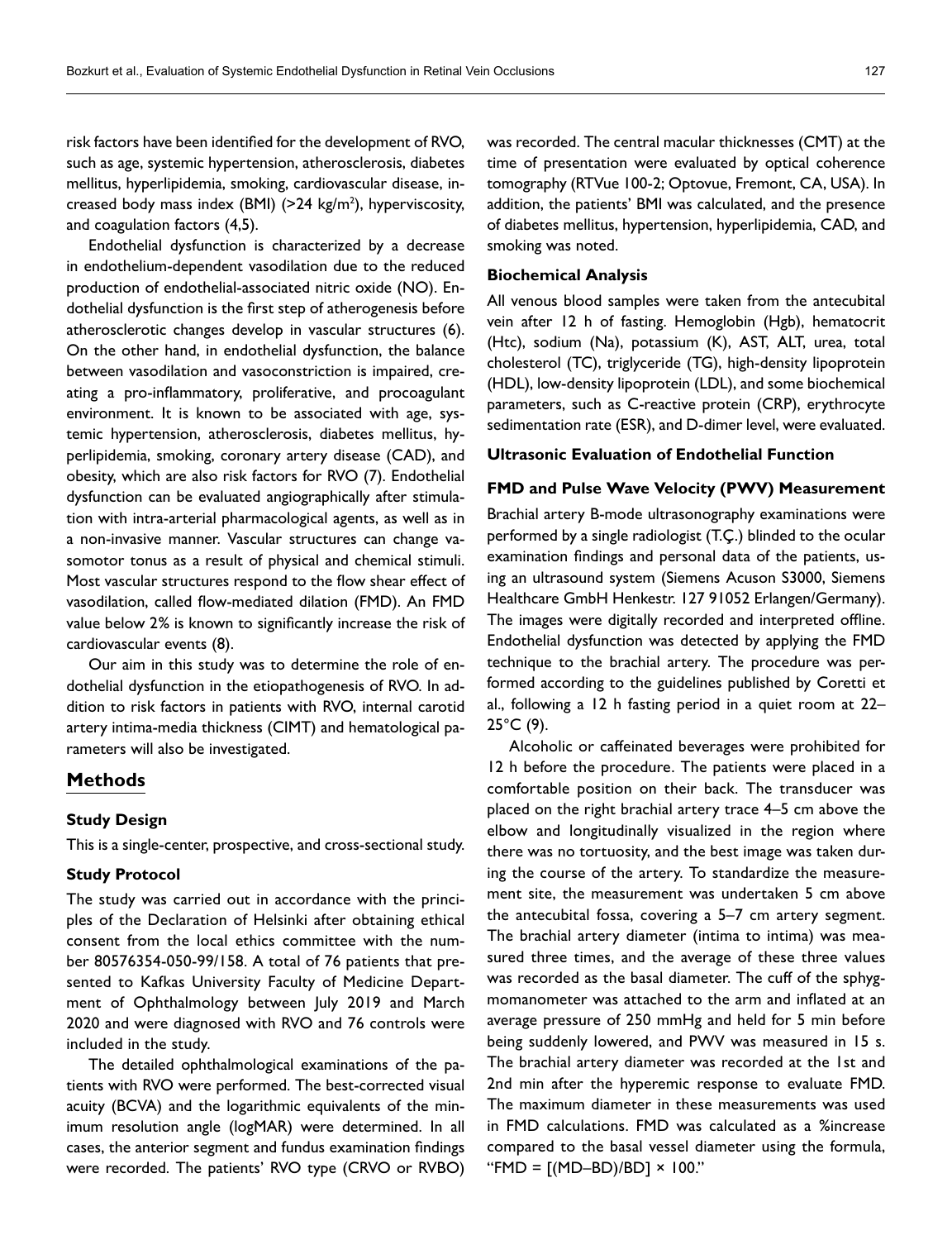## **Ultrasonographic Evaluation of Carotid Arteries**

Carotid artery B-mode ultrasonography examinations were performed by a single radiologist (T.Ç.) blinded to the patients' ocular examination findings and personal data, using an ultrasound system (Siemens Acuson S3000, Siemens Healthcare GmbH Henkestr, 127 91052 Erlangen/ Germany) and a 9L4 linear transducer. The patients were placed on their back with their necks slightly extended, and the transducer was placed transversely in the midline of the neck. By shifting the transducer slightly to the right and left, the carotid arteries were viewed from the transverse section, and the carotid bulb was attempted to be localized. Longitudinal plane images were obtained from both internal carotid arteries (ICAs) of the patients. The lumenintima and media-adventitia interfaces of the back wall of the carotid arteries were obtained by enhancing the images using the magnification zoom function of the device. At least five measurements were made from the back wall in each segment, and the mean CIMT measurements of ICAs were taken. The average of these values was used in the statistical analysis.

#### **Inclusion Criteria**

Aged 45–75 years, having undergone retinal vascular branch or root occlusion, and not having a history of surgical intervention that can affect the function of vascular structures in the neck and arm.

# **Exclusion Criteria**

Diabetic retinopathy, hypertensive retinopathy, presence of choroidal neovascular membrane, hepatic or renal insufficiency, history of systemic inflammatory disease (inflammatory connective tissue diseases), acute or chronic infectious (HIV, HBV, and HCV) disease, and pregnancy history were excluded from the study.

## **Statistical Analysis**

Statistical evaluations were made using SPSS v. 21.0 (Statistical Package for the Social Sciences, Windows version Chicago, USA), and power analysis was undertaken using the ClinCalc program (Rosner B. Fundamentals of Biostatistics. 7th ed. Boston, MA: Brooks/Cole; 2011. http://clincalc.com/ stats/samplesize.aspx). Type I error (alpha value) 0.05 and power 80% of the study were calculated. While evaluating the study data, descriptive statistics, including the mean, standard deviation, median, frequency, ratio, and minimum and maximum values, were used. The independent samples t-test and logistic regression analysis were used in the analysis of independent quantitative data. In the analysis of independent qualitative data, the Chi-square and binary logistic regression tests were used. Using variables found to be significant in the univariate analysis, a multivariate logistic regression analysis was conducted to identify the independent determinants, which are risk factors for RVO. Statistical significance was accepted as  $p$ <0.05.

# **Results**

The study included a total of 76 patients with RVO, comprising 37 with CRVO and 39 with BRVO, and 76 controls without retinal vascular pathologies. There was no significant difference between the two groups in terms of age and gender (p=0.161 and 0.061, respectively); however, a significant difference was found in BCVA and CMT (p<0.001 and 0.001, respectively) (Table 1).

While there was a significant difference between the two groups in terms of the presence of diabetes, hypertension, and hyperlipidemia (p=0.002, 0.001, and 0.001, respectively), no significant difference was observed in relation to smoking status and CAD (p=0.118 and 0.067, respectively). The TG, TC, HDL, LDL, ESR, CRP, Na, K, AST, ALT, and urea values did not statistically significantly differ between the RVO and control groups (p=0.360, 0.114, 0.355, 0.201, 0.667, 0.622, 0.064, 0.713, 0.290, 0.198, and 0.185, respectively), but there was a significant difference in D-dimer, Hgb, and Htc (p=0.012, 0.036, and 0.011, respectively) (Table 1).

There was no significant difference between the RVO and control groups in the basal and maximum brachial artery diameters (p=0.676 and 0.139, respectively); however, a statistically significant difference was detected in FMD, PWV, and CIMT on both sides (p<0.001 for all) (Table 2).

The binary logistic regression analysis was performed for the parameters found to be significant risk factors for RVO using the Chi-square test (diabetes, hypertension, and hyperlipidemia). The results were as follows: Diabetes OR: 0.460, 95% CI: 0.704–3.567, p=0.266; hypertension OR: 1.455, 95% CI: 1.981–9.272, p=0.001, and hyperlipidemia OR: 0.124, 95% CI: 0.371–3.456, p=0.828 (Table 3). A multivariate regression analysis was also conducted for the risk factors that were found to be related to RVO in the univariate analysis (BMI, D-dimer, Hgb, Htc, FMD, PWV, and the right and left CIMT). The results of this analysis were: D-dimer OR: 0.015, 95% CI: 0.000–0.001, p<0.001; Htc OR: 0.021, 95% CI: 0.008–0.035, p=0.002, FMD OR: 0.050, 95% CI: 0.020–0.080, p=0.001; and PWV OR 0.392, 95% CI: 0.271–0.513, p<0.001, right CIMT OR: 2.434, 95% CI: 1.801–3.055, p<0.001, and left CIMT OR: 2.284, 95% CI: 1.646–2.922, p<0.001 (Table 4).

The PWV and CIMT values were significantly higher and the FMD values were significantly lower in patients with CRVO than those with BRVO, suggesting that systemic endothelial dysfunction was more severe in the former (Fig. 1).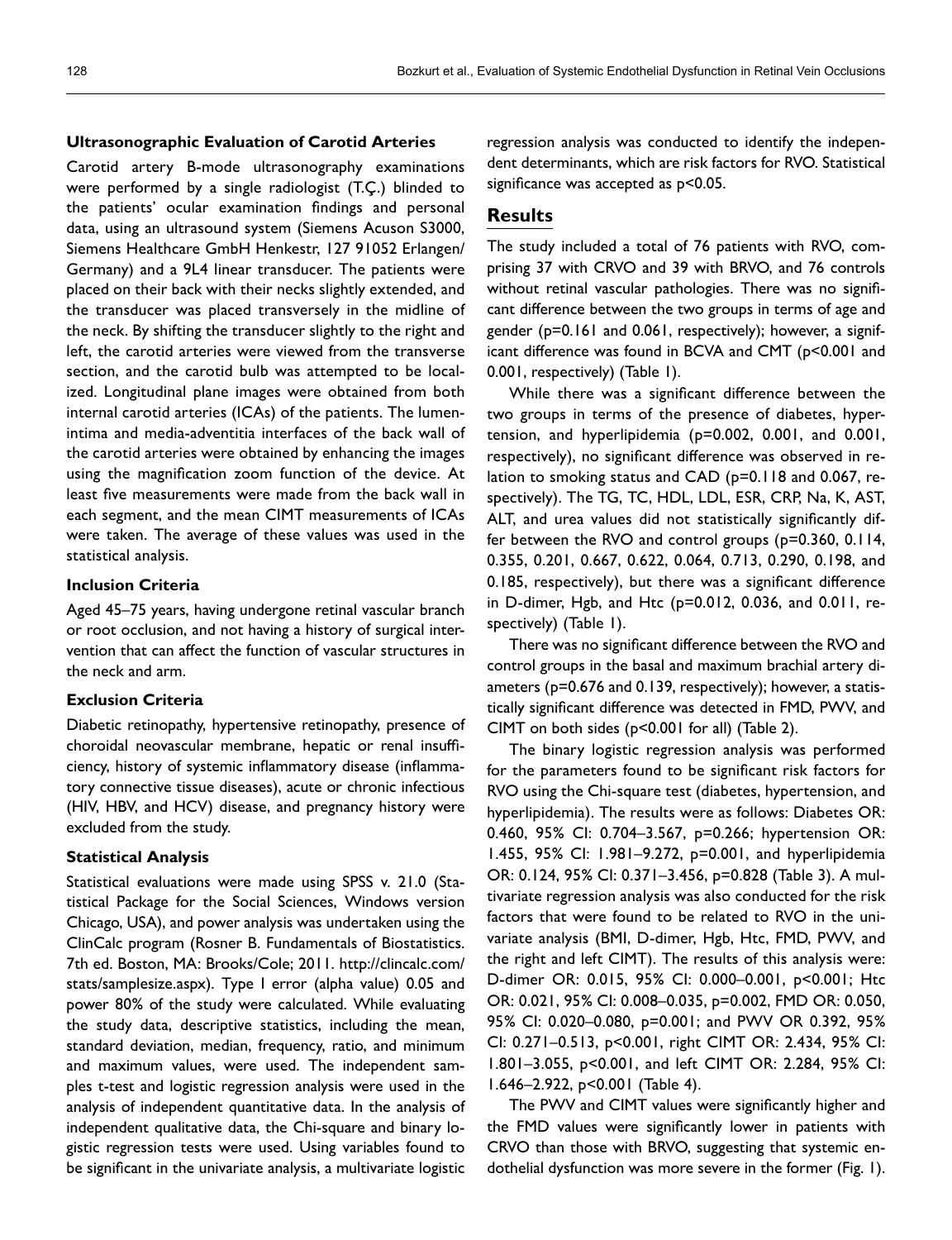| <b>Variables</b>      | <b>RVO</b>       | Control          | P       |  |  |  |
|-----------------------|------------------|------------------|---------|--|--|--|
| Gender (f/M)          | 42/34            | 36/40            | 0.061   |  |  |  |
| Age (year)            | 62.04±10.28      | 59.84±8.91       | 0.161   |  |  |  |
| <b>BCVA (logMAR)</b>  | $1.39 \pm 1.30$  | $0.028 \pm 1.22$ | < 0.001 |  |  |  |
| BMI $(kg/m2)$         | 24.80±1.34       | 24.20±1.37       | 0.010   |  |  |  |
| Diabetes, n (%)       | 31(40.8)         | 13(17.1)         | 0.002   |  |  |  |
| Hypertension, n (%)   | 48 (63.2)        | 15(19.7)         | 0.001   |  |  |  |
| Hyperlipidemia, n (%) | 28 (36.8)        | 7(9.2)           | 0.001   |  |  |  |
| CAD, n (%)            | 16(21.1)         | 8(10.5)          | 0.118   |  |  |  |
| Smoking, n (%)        | 26 (34.2)        | 15(19.7)         | 0.067   |  |  |  |
| $CMT$ ( $\mu$ m)      | 588.76±104.02    | 265.20±45.11     | 0.001   |  |  |  |
| TG (mg/dL)            | $166.1 \pm 58.3$ | $155.9 \pm 76.6$ | 0.360   |  |  |  |
| TC (mg/dL)            | $188.2 \pm 28.6$ | $178.3 \pm 45.6$ | 0.114   |  |  |  |
| HDL (mg/dL)           | $43.4 \pm 7.6$   | $44.7 \pm 9.8$   | 0.355   |  |  |  |
| $LDL$ (mg/dL)         | $115.5 \pm 39.1$ | $107.3 \pm 39.4$ | 0.201   |  |  |  |
| ESR (mm/sa)           | $19.9 \pm 17.7$  | $18.8 \pm 11.4$  | 0.667   |  |  |  |
| crp (mg/dL)           | $0.72 \pm 1.67$  | $0.83 \pm 1.01$  | 0.622   |  |  |  |
| D-dimer (ng/mL)       | 481.8±421.6      | 309.4±161.6      | 0.012   |  |  |  |
| Hgb (g/dL)            | $14.7 \pm 1.69$  | $13.9 \pm 2.91$  | 0.036   |  |  |  |
| $Htc$ (%)             | $46.1 \pm 6.2$   | $42.0 \pm 8.5$   | 0.011   |  |  |  |
| K                     | $4.26 \pm 0.41$  | $4.23 \pm 0.65$  | 0.713   |  |  |  |
| Na                    | $140.1 \pm 3.6$  | $138.8 \pm 3.5$  | 0.064   |  |  |  |
| <b>AST</b>            | $18.6 \pm 6.9$   | $17.4 \pm 6.7$   | 0.290   |  |  |  |
| <b>ALT</b>            | $18.7 \pm 11.1$  | $16.7 \pm 7.8$   | 0.198   |  |  |  |
| Urea                  | $42.6 \pm 15.1$  | 38.4±22.9        | 0.185   |  |  |  |

**Table 1.** Hematological parameters and demographic characteristics of the groups

Independent sample t-test; Chi-square test; CRVO: Central retinal vein occlusion; BRVO: Branch retinal vein occlusion; BCVA: Best-corrected visual acuity; BMI: Body mass index; CAD: Coronary artery disease; CMT: Central macular thickness; TG: Triglyceride; TC: Total cholesterol; HDL: High-density lipoprotein; LDL: Low-density lipoprotein; ESR: Erythrocyte sedimentation rate; CRP: C-reactive protein; Hgb: Hemoglobin; Htc: Hematocrit.

| Table 2. FMD, PWV, and CIMT values according to groups |  |  |  |
|--------------------------------------------------------|--|--|--|
|--------------------------------------------------------|--|--|--|

| <b>Variables</b>                      | <b>RVO</b>      | Control         | P       |
|---------------------------------------|-----------------|-----------------|---------|
| Brachial artery basal diameter (mm)   | $5.08 \pm 0.62$ | $5.12 \pm 0.57$ | 0.676   |
| Brachial artery maximum diameter (mm) | $5.42 \pm 0.65$ | $5.58 \pm 0.63$ | 0.139   |
| <b>FMD (%)</b>                        | $6.57 \pm 2.41$ | $8.82 \pm 1.97$ | < 0.001 |
| PWV (m/sn)                            | $6.67 \pm 0.71$ | $6.12 \pm 0.19$ | < 0.001 |
| Right CIMT (mm)                       | $0.76 \pm 0.08$ | $0.64 \pm 0.09$ | < 0.001 |
| Left CIMT (mm)                        | $0.75 \pm 0.09$ | $0.64 \pm 0.09$ | < 0.001 |

Independent sample t-test; RVO: Retinal vein occlusion; FMD: Flow-mediated dilation; CIMT: Carotid intimamedia thickness; PWV: Pulse wave velocity.

# **Discussion**

RVO is a disease that significantly affects vision, and the etiology and pathogenesis of the disease are unknown. The vast majority of patients with RVO have risk factors, such as hypertension, diabetes mellitus, and cardiovascular system diseases. Apart from these three main causes, various diseases and factors that cause stasis in the vascular system or activate coagulation mechanisms in the vascular system are also implicated in the RVO etiology (2). In this study, the risk factors, CIMT, hematological parameters, and en-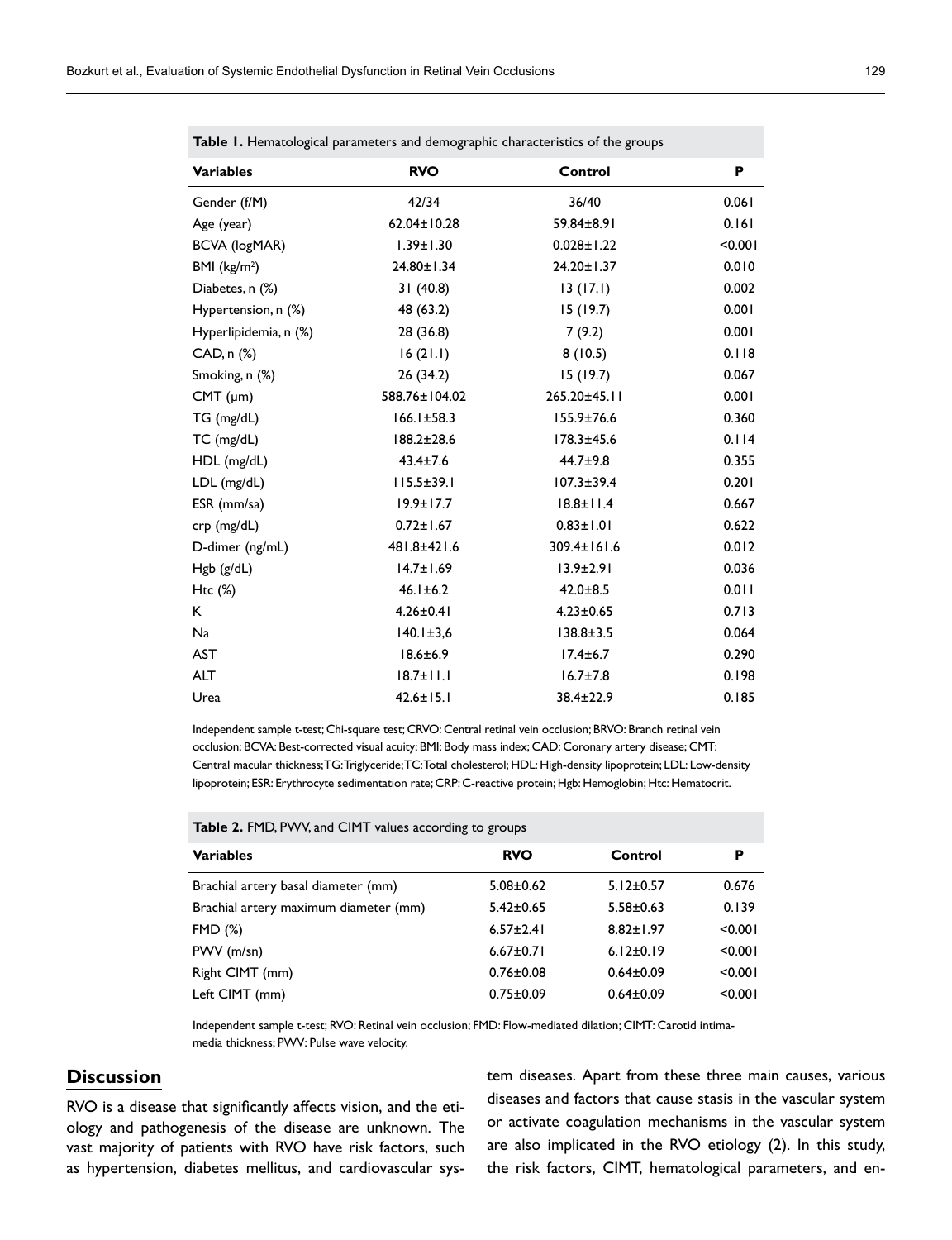| regression analysis P-value, OR with 95% CI |       |            |                 |  |  |
|---------------------------------------------|-------|------------|-----------------|--|--|
| <b>Variable</b>                             | р     | Odds ratio | 95% C.I.        |  |  |
| Diabetes, n (%)                             | 0.266 | 0.460      | $0.704 - 3.567$ |  |  |
| Hypertension, n (%)                         | 0.001 | 1.455      | $1.981 - 9.272$ |  |  |
| Hyperlipidemia, n (%)                       | 0.828 | 0.124      | $0.371 - 3.456$ |  |  |
| Binary logistic regression analysis.        |       |            |                 |  |  |

**Table 3.** Independent predictors of RVO with binary logistic regression analysis P-value, OR with 95% CI

dothelial dysfunction were investigated in patients with RVO compared to the controls.

FMD is a commonly used non-invasive method to evaluate endothelial function from the brachial artery (10). The deterioration in vascular structures causes a decrease in NO production, leading to the dilatation and construction responses of the vascular structures to decrease. This condition showing endothelial dysfunction occurs even in the earliest stages of atherosclerosis (11). In our study, we found that the most important variable in patients with RVO was FMD. This indicates that systemic endothelial function is impaired in patients with RVO. In a study by Gouliopoulus et al., endothelial dysfunction and arterial stiffness were evaluated in patients with RVT. It has been reported that endothelial dysfunction may play a role in the etiopathogenesis of RVT. This study supported our study (12). According to Lyu et al., PWV was associated with central RVO (13).

To date, the most important eye health problem associated with endothelial dysfunction has been considered as glaucoma. It is known that endothelial function is impaired in glaucoma patients, especially in those with pseudoexfoliative glaucoma. In these patients, PWV is reported to be significantly higher and FMD is significantly lower. It has also been shown that endothelial dysfunction and arterial vascular disorder play a role in the pathogenesis of pseudoexfoliative glaucoma (14). It has also been shown that the intimal thickness of the internal carotid artery was significantly thicker in patients with ocular pseudoexfoliation (15). It has been reported that endothelial dysfunction may play a role in normal pressure glaucoma pathogenesis with vascular dysfunction causing ischemia in the optic nerve head (16). In a study investigating endothelial dysfunction in patients with normal pressure glaucoma and primary open-angle glaucoma, the loss in the Humphrey visual field inferior areas was shown to be correlated with basal FMD (17).

Although the state of endothelial dysfunction is not known in patients with RVO, it has been reported that the ejection fraction is significantly lower, and suboptimal cardiac functions are associated with larger systolic diameters in cardiac structures (18). It has been reported that patients with BRVO have myocardial dysfunction, and these patients may need monitoring in terms of CAD (19). It has been shown that the severity of coronary diseases and myocardial performance can be estimated by a retinal vascular analysis (20).

The incidence of findings, such as retinal venous stasis, Hollenhorst plaques, and amaurosis fugax, increases in carotid artery occlusive disorders (21). It is crucial to perform a carotid Doppler analysis in patients with retinal ischemic syndrome (22). According to Song et al., retinal vascular changes are a good indicator of carotid artery atherosclerosis, and both carotid arteries may be affected in patients with RVO. The authors stated that these patients should be screened for carotid artery atherosclerosis (23). In another study, carotid plaques (OR: 3.94, 95% CI 1.65–9.41, p=0.002) and LDL-C level were associated with branch RVO (13). In our study, we found that bilateral CIMT values in patients with RVO were significantly thicker, suggesting that patients with RVO should be evaluated using carotid Dop-

| <b>Table 4.</b> Independent predictors of RVO with univariate and multivariate P-value, OR with 95% CI |                            |                             |                                     |         |                     |
|--------------------------------------------------------------------------------------------------------|----------------------------|-----------------------------|-------------------------------------|---------|---------------------|
|                                                                                                        | Univariate analysis of RVO |                             | <b>Multivariate analysis of RVO</b> |         |                     |
| P-value odds ratio 95% C.I                                                                             |                            | P-value odds ratio 95% C.I. |                                     |         |                     |
| 0.010                                                                                                  | 0.076                      | $0.019 - 0.133$             | 0.130                               | 0.036   | $0.011 - 0.083$     |
| 0.015                                                                                                  | < 0.001                    | $0.000 - 0.001$             | 0.152                               | < 0.001 | $< 0.001 - < 0.001$ |
| 0.145                                                                                                  | 0.034                      | $0.012 - 0.080$             | 0.599                               | 0.015   | $0.041 - 0.071$     |
| 0.002                                                                                                  | 0.021                      | $0.008 - 0.035$             | 0.309                               | 0.009   | $0.008 - 0.026$     |
| < 0.001                                                                                                | 0.093                      | $0.122 - 0.064$             | 0.001                               | 0.050   | $0.020 - 0.080$     |
| < 0.001                                                                                                | 0.392                      | $0.271 - 0.513$             | 0.842                               | 0.015   | $0.136 - 0.167$     |
| < 0.001                                                                                                | 2.434                      | $1.801 - 3.055$             | 0.086                               | 2.203   | $0.317 - 4.724$     |
| < 0.001                                                                                                | 2.284                      | 1.646-2.922                 | 0.613                               | 0.647   | 1.898–3.173         |
|                                                                                                        |                            |                             |                                     |         |                     |

Univariant and multivariant linear logistic regression; RVO: Retinal vein occlusion; BMI: Body mass index; HGB: Hemoglobin; HTC: Hematocrit; FMD: Flowmediated dilation; PWV: Pulse wave velocity; CIMT: Carotid intima-media thickness.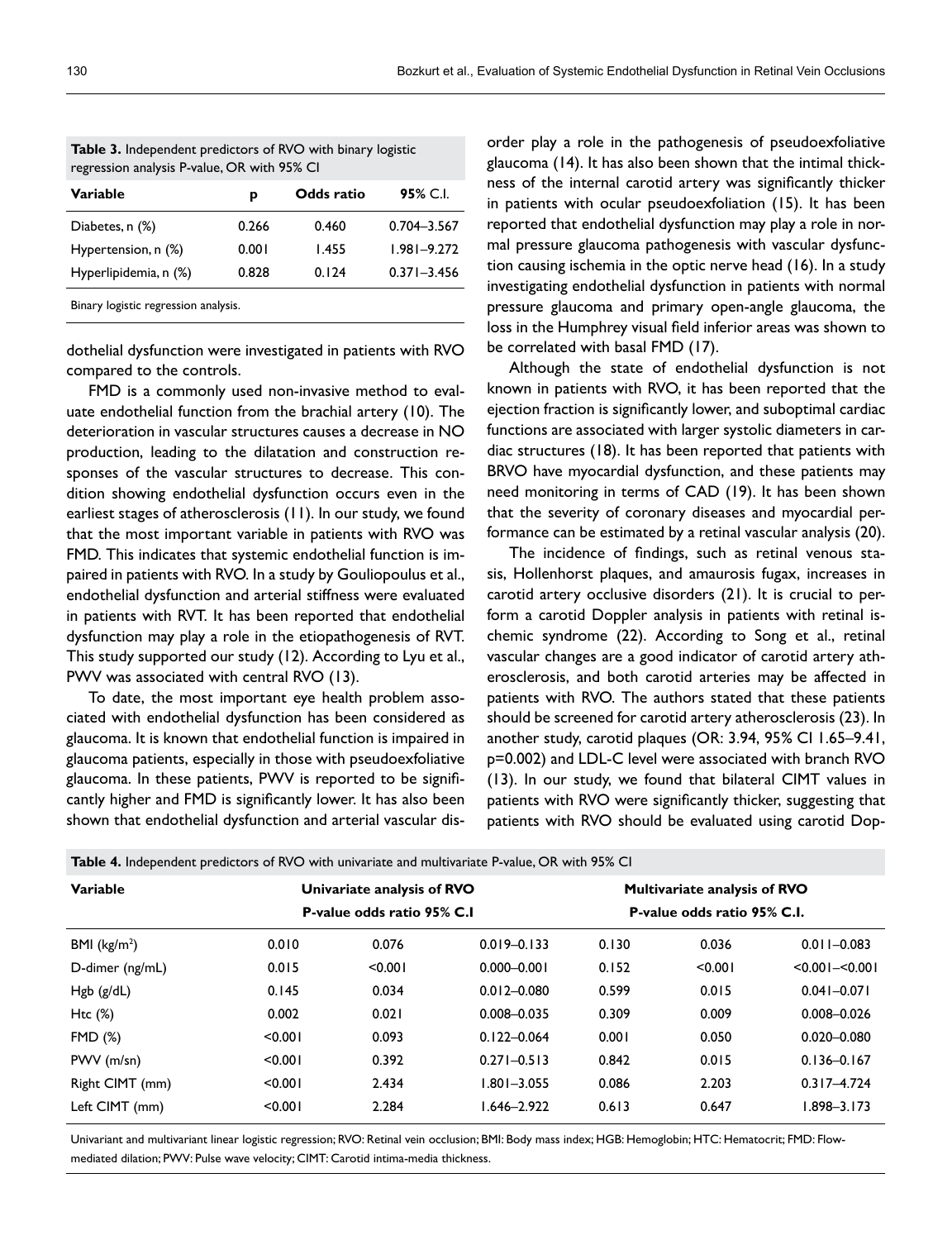

**Figure 1.** Comparison of FMD, PWV and CIMT levels by groups.

CRVO: Central Retinal Vein Occlusion, BRVO: Branch Retinal Vein Occlusion, FMD: Flow-mediated Dilation, CIMT: Carotid Intima Media Thickness, PWV: Pulse Wave Velocity.

pler ultrasound. In contrast to these studies, Kim et al. reported that PWV and CIMT parameters were not associated with RVO (24).

The risk of RVO is increased 2 times by hyperlipidemia and 3.5 times by hypertension (25). There are studies indicating that hyperlipidemia may play an important role in the RVO etiopathogenesis, as well as those suggesting the exact opposite (26,27). In a study by Ponto et al., cardiovascular risk factors are more important than other risk factors for the presence of RVO. The risk of RVO increased by approximately 40% with any additional risk factor and by 70% with any additional cardiovascular risk factor (28).

In our study, the presence of hyperlipidemia was seen as a significant risk factor in patients with RVO, but no significant difference was observed in the serum TG, TC, HDL, and LDL values compared to the control group. We think that this is due to the patients using antihyperlipidemic drugs.

Dodson et al. stated that the CRP and ESR levels were much higher in hypertensive RVT patients than in those with normotensive RVT. Hypertensive patients with high serum CRP levels have a much higher risk of RVT (29). Lee et al. noted that the high-sensitivity CRP level was high in patients with RVO, and therefore, it could be an important parameter for ophthalmologists in the follow-up of vascular diseases

(30). In our study, we determined the most important risk factor for RVO as hypertension, while serum inflammation markers, such as CRP and ESR, did not provide significant results.

The D-dimer level has been reported to be elevated in thromboembolic diseases of the retina (31). Karska et al. stated that the serum D-dimer level was higher in patients with RVT (32). Similarly, in our study, the serum D-dimer level was found to be significantly higher in the RVO group compared to the controls.

The limitations of the study include the absence of an evaluation of cardiac functions and echocardiographic findings of the patients. Furthermore, other serum biomarker levels, such as  $\mathsf{NO_3/NO_2}$  ratio,  $\mathsf{NO_2}$ , and citrulline that may play a role in endothelial dysfunction pathways, were not evaluated. Another limitation of our study is that the period between retinal vascular occlusion and ultrasonographic evaluation differs according to the patients. All of patients with RVO were not newly diagnosed.

# **Conclusion**

The deterioration of FMD and PWV, which are indicators of endothelial dysfunction in patients with RVO, suggests that systemic endothelial dysfunction may play a role in the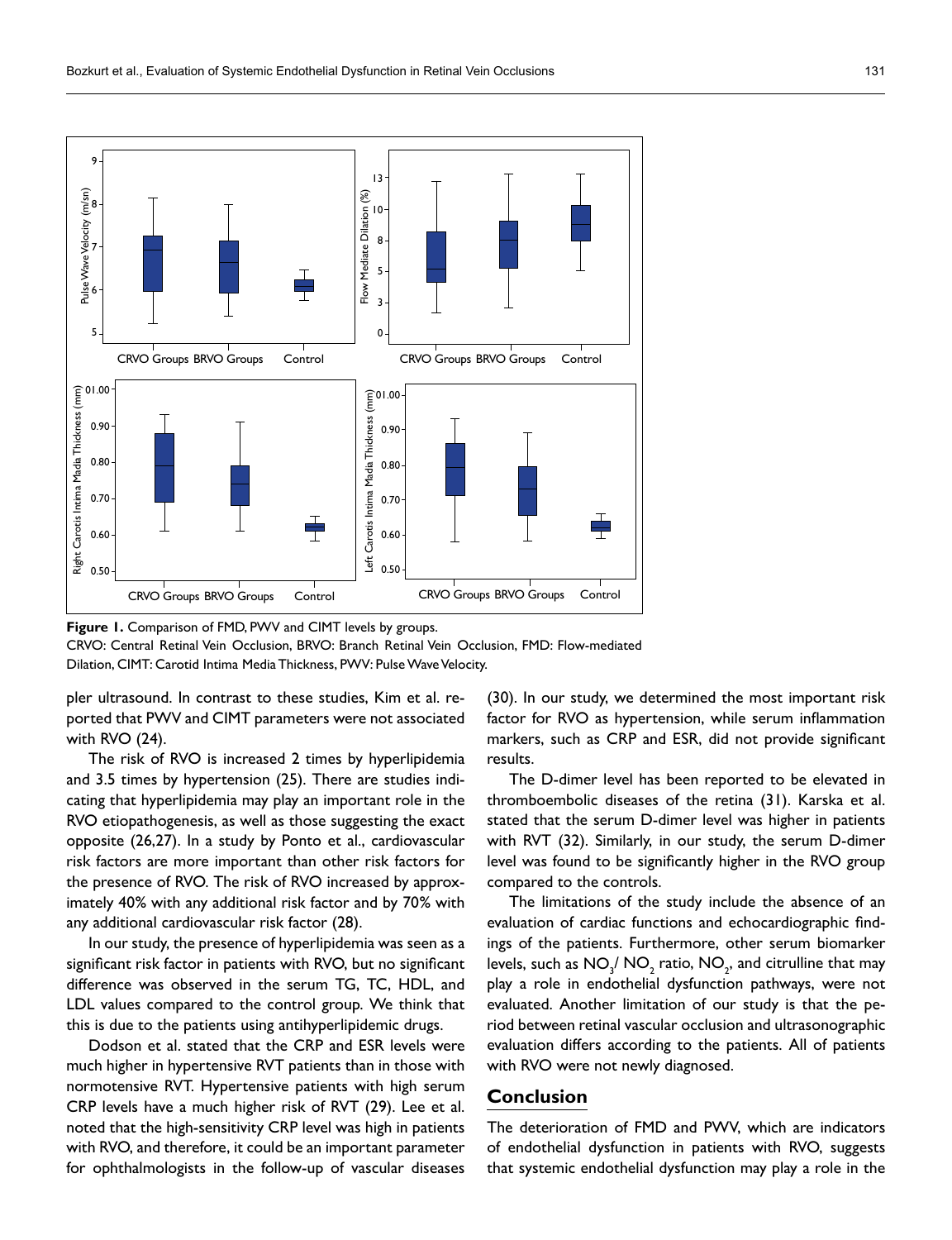pathogenesis of RVO. Comprehensive studies with more patient participation are needed.

#### **Disclosures**

**Ethics Committee Approval:** The study was carried out in accordance with the principles of the Declaration of Helsinki after obtaining ethical consent from the local ethics committee with the number 80576354-050-99/158. A total of 76 patients that presented to Kafkas University Faculty of Medicine Department of Ophthalmology between July 2019 and March 2020 and were diagnosed with RVO and 76 controls were included in the study.

**Peer-review:** Externally peer-reviewed.

**Conflict of Interest:** None declared.

**Authorship Contributions:** Concept – E.B.; Design – E.B., I.R.; Supervision – E.B., I.R.; Resource – E.B., T.C., I.R.; Materials – E.B., T.C., I.R.; Data collection and/or processing – E.B., T.C., I.R.; Analysis and/or interpretation – E.B.; Literature search – I.R., T.C.; Writing – E.B.; Critical review – E.B., I.R., T.C.

## **References**

- 1. Klein R, Moss SE, Meuer SM, Klein BE. The 15-year cumulative incidence of retinal vein occlusion: The Beaver Dam eye study. Arch Ophthalmol 2008;126:513-8[. \[CrossRef\]](https://doi.org/10.1001/archopht.126.4.513)
- 2. Natural history and clinical management of central retinal vein occlusion. The central vein occlusion study group. Arch Ophthalmol 1997;115:486–9[1. \[CrossRef\]](https://doi.org/10.1001/archopht.1997.01100150488006)
- 3. Rogers S, McIntosh RL, Cheung N, Lim L, Wang JJ, Mitchell P, et al. The prevalence of retinal vein occlusion: pooled data from population studies from the United States, Europe, Asia, and Australia. Ophthalmology 2010;117:313-9.e[1. \[CrossRef\]](https://doi.org/10.1016/j.ophtha.2009.07.017)
- 4. Hayreh SS, Zimmerman MB, Podhajsky P. Incidence of various types of retinal vein occlusion and their recurrence and demographic characteristics. Am J Ophthalmo[l 1994;117:429–41.](https://doi.org/10.1016/S0002-9394(14)70001-7)
- 5. Ip M, Hendrick A. Retinal vein occlusion review. Asia Pac J Ophthalmol (Phila) 2018;7:40–5[. \[CrossRef\]](https://doi.org/10.22608/APO.2017163442)
- 6. Raitakari OT, Celermajer DS. Flow-mediated dilatation. Br J Clin Pharmacol 2000;50:397–404[. \[CrossRef\]](https://doi.org/10.1046/j.1365-2125.2000.00277.x)
- 7. Yaylalı YT, Kucukaslan M. Endotel disfonksiyonu. Pamukkale Tıp Dergisi 2011;3:152–7.
- 8. Fathi R, Haluska B, Isbel N, Short L, Marwick TH. The relative importance of vascular structure and function in predicting car-diovascular events. | Am Coll Cardiol 2004;43:616-2[3. \[CrossRef\]](https://doi.org/10.1016/j.jacc.2003.09.042)
- 9. Corretti MC, Anderson TJ, Benjamin EJ, Celermajer D, Charbonneau F, Creager MA, et al. Guidelines for the ultrasound assessment of endothelial-dependent flow-mediated vasodilation of the brachial artery: A report of the international brachial artery reactivity task force. J Am Coll Cardiol 2002;39:257–6[5. \[CrossRef\]](https://doi.org/10.1016/S0735-1097(01)01746-6)
- 10. Celermajer DS, Sorensen KE, Gooch VM, Spiegelhalter DJ, Miller OI, Sullivan ID, et al. Non-invasive detection of endothelial dysfunction in children and adults at risk of atherosclerosis. Lancet 1992;340:1111-5. [\[CrossRef\]](https://doi.org/10.1016/0140-6736(92)93147-F)
- 11. Lerman A, Zeiher AM. Endothelial function: Cardiac events. Circulation 2005;111:363–[8. \[CrossRef\]](https://doi.org/10.1161/01.CIR.0000153339.27064.14)
- 12. Gouliopoulos N, Siasos G, Moschos MM, Oikonomou E, Rouvas A, Bletsa E, et al. Endothelial dysfunction and impaired arterial wall properties in patients with retinal vein occlusion. Vasc Med 2020;25:302–[8. \[CrossRef\]](https://doi.org/10.1177/1358863X20913609)
- 13. Lyu M, Lee Y, Kim BS, Kim HJ, Hong R, Shin YU, et al. Clinical significance of subclinical atherosclerosis in retinal vein occlu-sion. Sci Rep 2021;11:1-[9. \[CrossRef\]](https://doi.org/10.1038/s41598-021-91401-1)
- 14. Bourouki E, Oikonomou E, Moschos M, Siasos G, Siasou G, Gouliopoulos N, et al. Pseudoexfoliative glaucoma, endothelial dysfunction, and arterial stiffness: The role of circulating apoptotic endothelial microparticles. J Glaucoma 2019;28:749–5[5. \[CrossRef\]](https://doi.org/10.1097/IJG.0000000000001303)
- 15. Guvenmez O, Kayiklik A. Association of intima-media thickness of internal carotid artery with ocular pseudoexfoliation. Pak J Ophthalmol 2019;35:21–4. [\[CrossRef\]](https://doi.org/10.36351/pjo.v35i1.858)
- 16. Henry E, Newby DE, Webb DJ, O'Brien C. Peripheral endothelial dysfunction in normal pressure glaucoma. Invest Ophthalmol Vis Sci 1999;40:1710-4.
- 17. Liu CH, Su WW, Shie SS, Cheng ST, Su SW, Ho WJ. Association between peripheral vascular endothelial function and progression of open-angle glaucoma. Medicine (Baltimore) 2016;95:e3055[. \[CrossRef\]](https://doi.org/10.1097/MD.0000000000003055)
- 18. Madanagopalan V, Singh BJ. Relationship of echocardiography and carotid Doppler with macular parameters in retinal vein occlusions: A retrospective analysis. J VitreoRatinal Dis 2017;1:385–91. [\[CrossRef\]](https://doi.org/10.1177/2474126417737192)
- 19. Kaderli B, Kaderli AA, Gullulu S, Inan UU, Senturk T, Aydinlar A, et al. Myocardial performance is impaired in patients with branch retinal vein occlusion. J Int Med [Res 2015;43:33–41.](https://doi.org/10.1177/0300060514543038)
- 20. Flammer J, Konieczka K, Bruno RM, Virdis A, Flammer AJ, Taddei S. The eye and the heart. Eur Heart | 2013;34:1270-8.
- 21. McCullough HK, Reinert CG, Hynan LS, Albiston CL, Inman MH, Boyd PI, et al. Ocular findings as predictors of carotid artery occlusive disease: Is carotid imaging justified? J Vasc Surg 2004;40:279–[86. \[CrossRef\]](https://doi.org/10.1016/j.jvs.2004.05.004)
- 22. Chawluk J, Kushner M, Bank W, Silver FL, Jamieson DG, Bosley TM, et al. Atherosclerotic carotid artery disease in patients with retinal ischemic syndromes. Neurology 1988;38:858–63[. \[CrossRef\]](https://doi.org/10.1212/WNL.38.6.858)
- 23. Song YJ, Cho KI, Kim SM, Jang HD, Park JM, Kim SS, et al. The predictive value of retinal vascular findings for carotid artery atherosclerosis: Are further recommendations with regard to carotid atherosclerosis screening needed? Heart Vessels 2013;28:369–76[. \[CrossRef\]](https://doi.org/10.1007/s00380-012-0258-1)
- 24. Kim HJ, Shin YU, Lee Y, Kang MH, Seong M, Cho H, et al. Increasing incidence of macular edema in excessive morning blood pressure surge in patients with retinal vein occlusion. Sci Rep 2020;10:1[–8. \[CrossRef\]](https://doi.org/10.1038/s41598-020-61386-4)
- 25. O'Mahoney PR, Wong DT, Ray JG. Retinal vein occlusion and